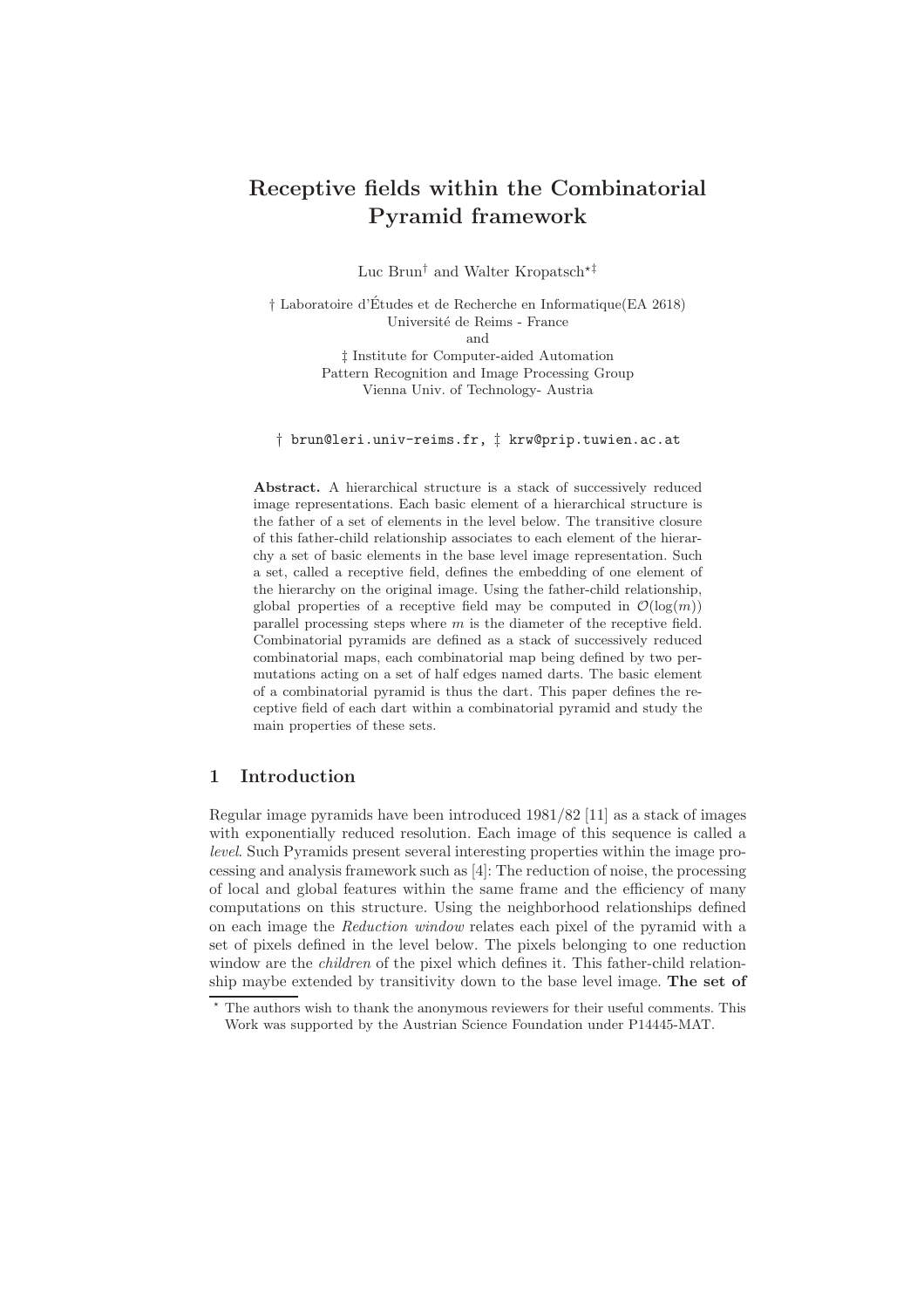children of one pixel in the base level is named its receptive field (RF) and defines the embedding of this pixel on the original image. Using the father-child relationship global properties of a receptive field  $RF(v)$  with a diameter m may be computed in  $\mathcal{O}(\log(m))$  parallel processing steps thanks to local calculus. However, receptive fields defined within the regular pyramid framework are not necessarily connected [4]. Furthermore, the adjacency of two pixels v and w defined at level  $k$  may not be easily interpreted on the base level image. Indeed, the boundary between the receptive fields  $RF(v)$  and  $RF(w)$  associated to this adjacency at level k may be disconnected and even incomplete.

Irregular pyramids, first introduced by Meer [16], Montanvert [17] and Jolion [13] are defined as a stack of successively reduced simple graphs (i.e. graphs without double edges nor self-loops). The base level graph may be built from a sampling grid using one pixel adjacency such as the 4−neighborhood. Each graph of the hierarchy is built from the graph below by selecting a set of vertices named surviving vertices and mapping each non surviving vertex to a surviving one [17]. This mapping induces a father-child relationship between a surviving vertex and the set of non surviving vertices mapped to it. The reduction window of one surviving vertex is then defined as its set of children. The receptive field of one surviving vertex is defined by the transitive closure of the father-child relationship. Using this reduction scheme, the receptive field of each vertex in the hierarchy is a connected set of vertices in the base level graph. However, using simple graphs, the adjacency between two vertices is encoded by only one edge while the receptive fields of two vertices may share several boundaries. Edges in the hierarchy may thus encode non connected set of boundaries between the associated receptive fields. Moreover, the lack of self-loops in simple graphs does not allow to differentiate an adjacency relationship between two receptive fields from an inclusion relationship.

The last two drawbacks may be overcome by using the Dual graph pyramids introduced by Kropatsch [14]. Using Kropatsch's reduction scheme, the reduction operation is encoded by edge contractions [14]. This operation contracts one edge and its two end points into a single vertex. The contraction of a graph reduces the number of vertices while maintaining the connections to other vertices. As a consequence some redundant edges such as self-loops or double edges may occur. These redundant edges may be characterized in the dual of the contracted graph. The removal of such edges is called a dual decimation step. Since the reduction scheme requires both features of the initial graph and its dual such pyramids are called Dual graph pyramids. Within such hierarchies, each receptive field is a connected set of vertices in the base level. Moreover, each edge between two vertices in the hierarchy encodes an unique connected boundary between the associated receptive fields. Finally, the use of self-loops within the hierarchy allows to differentiate adjacency relationships between receptive fields from inclusions relations.

The basic entity of all the above pyramids is the vertex/pixel. Combinatorial maps are based on darts. Hence receptive fields of Combinatorial Pyramids are expressed in terms of darts. Combinatorial pyramids are equivalent to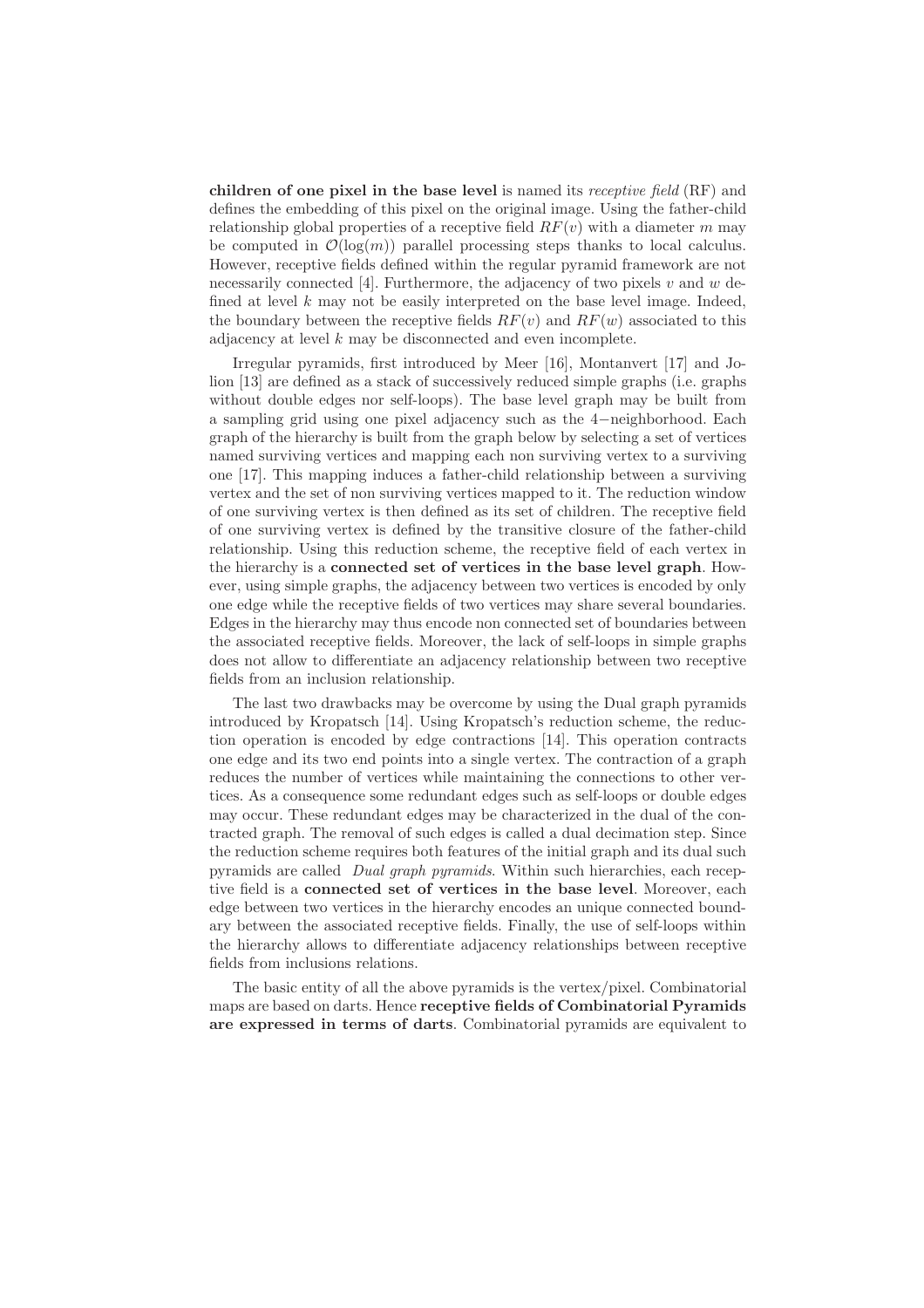dual graph pyramids with the exeption that they represent the orientation explicitely. The expected advantages of such hierarchies within the image analysis framework are presented in [9].

The remaining of this paper is as follows: In Section 2 we present the combinatorial map model together with the expected advantages of this model within the Pyramid framework. In Section 3 we present the construction scheme of a combinatorial pyramid. Finally Section 4 defines the notion of receptive field within the combinatorial pyramid framework and states its major properties.

### 2 Combinatorial maps

Combinatorial maps and generalized combinatorial maps define a general framework which allows to encode any subdivision of nD topological spaces orientable or non-orientable with or without boundaries. The concept of maps has been first introduced by Edmonds [12] in 1960 and later extended by several authors [15]. This model has been applied to several fields of computer imagery such as geometrical modeling [3] and 2D segmentation [1, 5]. An exhaustive comparison of combinatorial maps with other boundary representations such as cell-tuples and quad-edges is presented in [15]. Recent trends in combinatorial maps apply this framework to the segmentation of 3D images [6, 2] and the encoding of hierarchies [8, 9].

The remaining of this paper will be based on 2D combinatorial maps which will be just called combinatorial maps. A combinatorial map may be seen as a planar graph encoding explicitly the orientation of edges around a given vertex. Fig. 1a) demonstrates the derivation of a combinatorial map from a plane graph. First edges are split into two half edges called darts, each dart having its origin at the vertex it is attached to. The fact that two half-edges (darts) stem from the same edge is recorded in the reverse permutation  $\alpha$ . A second permutation  $\sigma$  encodes the set of darts encountered when turning counterclockwise around a vertex (see e.g. the  $\sigma$ -orbit  $(-8, -3, 11, 4)$  encoding the central vertex in Fig. 1a)).



Fig. 1. A  $3 \times 3$  grid encoded by a combinatorial map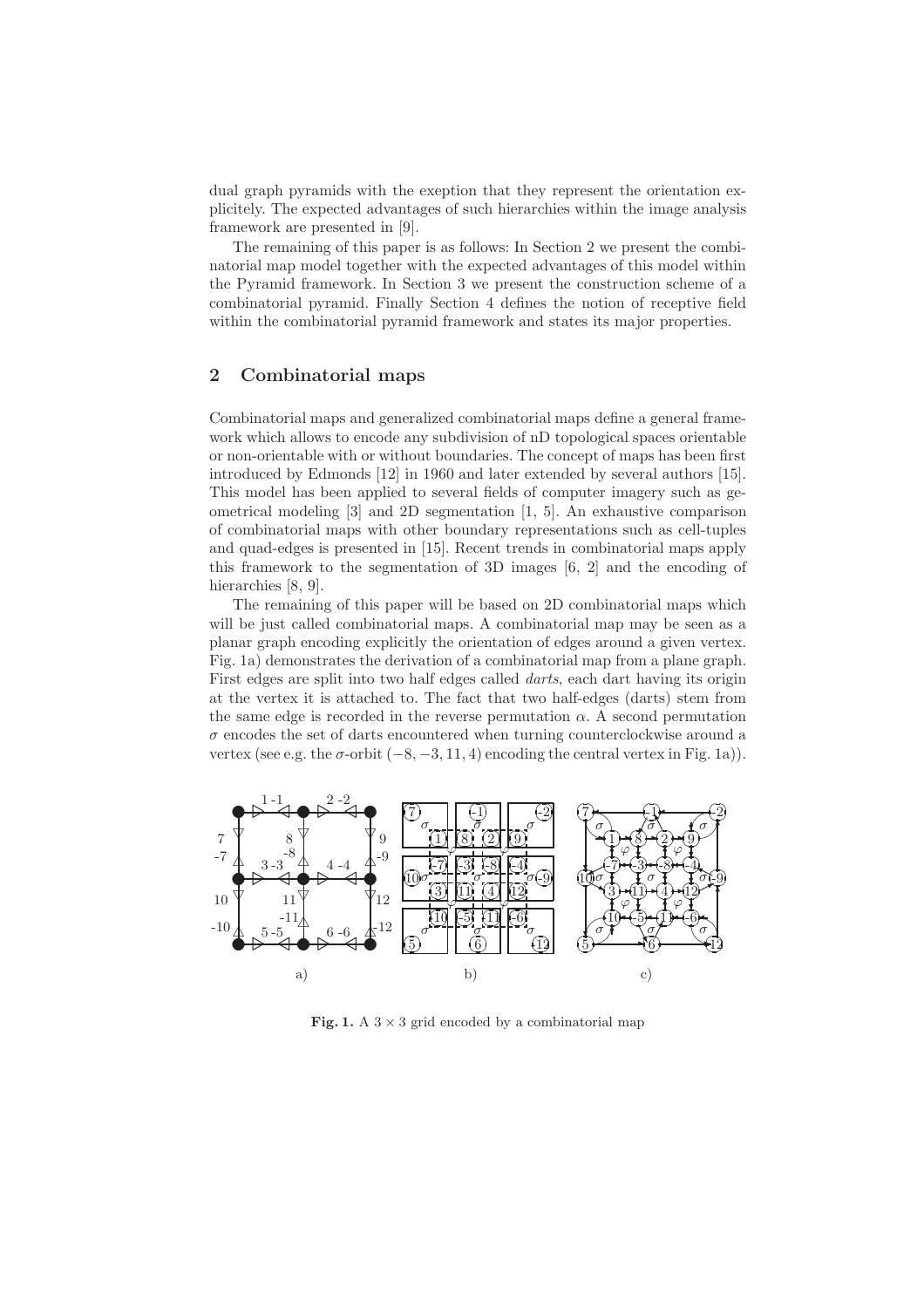The symbols  $\alpha^*(d)$  and  $\sigma^*(d)$  stand, respectively, for the  $\alpha$  and  $\sigma$  orbits of the dart d. More generally, if d is a dart and  $\pi$  a permutation we will denote the  $\pi$ -orbit of d by  $\pi^*(d)$ .

A combinatorial map G is the triplet  $G = (\mathcal{D}, \sigma, \alpha)$ , where  $\mathcal D$  is the set of darts and  $\sigma$ ,  $\alpha$  are two permutations defined on  $\mathcal{D}$  such that  $\alpha$  is an involution:

$$
\forall d \in \mathcal{D} \quad \alpha^2(d) = d \tag{1}
$$

Note that, if the darts are encoded by positive and negative integers, the involution  $\alpha$  may be implicitly encoded by sign (Fig. 1a)). This convention is often used for practical implementations [5] where the combinatorial map is simply implemented by an array of integers encoding the permutation  $\sigma$ .

Given a combinatorial map  $G = (\mathcal{D}, \sigma, \alpha)$ , its dual is defined by  $\overline{G} = (\mathcal{D}, \varphi, \alpha)$ with  $\varphi = \sigma \circ \alpha$ . The orbits of the permutation  $\varphi$  encode the set of darts encountered when turning around a face (see e.g. the  $\varphi$ -orbit  $(1, 8, -3, -7)$  in Fig. 1a)). Note that, using a counter-clockwise orientation for permutation  $\sigma$ , each dart of a  $\varphi$ -orbit has its associated face on its right.

Figures 1b) and 1c) illustrate an alternative representation of the combinatorial map encoding. Within such a representation, each dart is represented by one vertex and one edge connects a dart  $d_1$  to  $d_2$  iff either  $d_2 = \sigma(d_1)$  or  $d_2 = \varphi(d_1)$ . Using this representation, the  $\sigma$  and  $\varphi$  orbits of the combinatorial map are represented by the faces of the oriented graph.

## 3 Combinatorial Pyramids

The aim of combinatorial pyramids is to combine the advantages of combinatorial maps with the reduction scheme defined by Kropatsch [14] (see also Section 1). A combinatorial pyramid is thus defined by an initial combinatorial map successively reduced by a sequence of contraction or removal operations. In order to preserve the number of connected components of the initial combinatorial map, we forbid the removal of bridges and the contraction of self-loops. A self-loop in the initial combinatorial map becomes a bridge in its dual and vice-versa [10]. In the same way, a contraction operation in the initial combinatorial map is equivalent to a removal operation performed in its dual. Therefore, the exclusion of bridges and self-loops from respectively removal and contraction operations corresponds to a same constraint applied alternatively on the dual combinatorial map and the original one.

In order to avoid the contraction of self-loops, the set of edges to be contracted must form a forest of the initial combinatorial map. The graph of a combinatorial map is a forest if it does not contain a cycle. A more formal definition may be found in [7][Def. 4]. A set of edges to be contracted satisfying the above requirement is called a contraction kernel:

### Definition 1. Contraction Kernel

Given a connected combinatorial map  $G = (\mathcal{D}, \sigma, \alpha)$  the set  $K \subset \mathcal{D}$  will be called a contraction kernel iff  $K$  is a forest of  $G$ .

The set  $SD = D - K$  is called the set of surviving darts.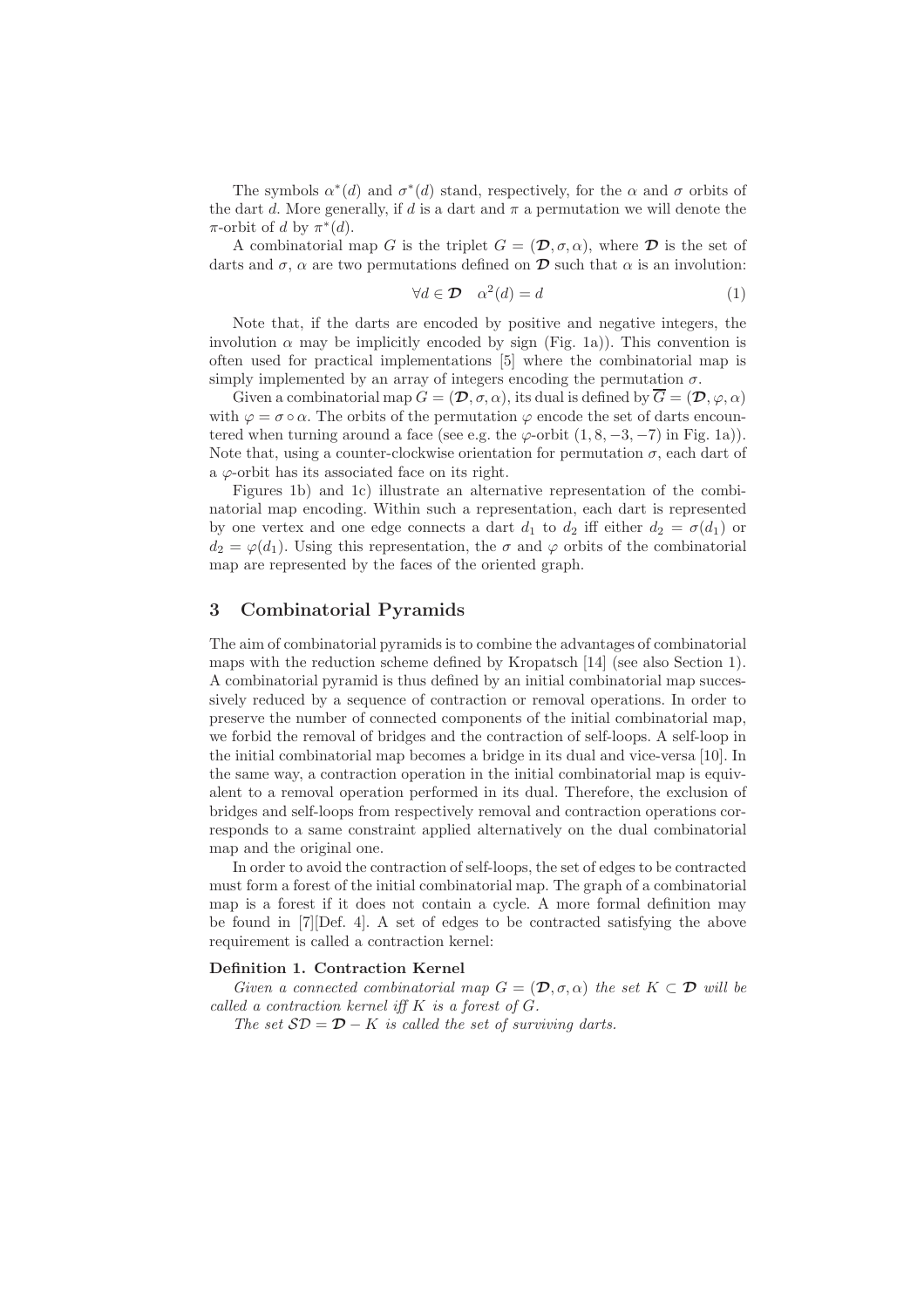In the same way, a removal kernel is defined as a forest of the dual combinatorial map. This constraint insures that no self-loop will be contracted in the dual combinatorial map and thus that no bridge may be removed in the initial one. Within our framework, a removal kernel is used to remove redundant edges created by contraction operations. These edges are characterized as self-loops or double edges [14]. A removal kernel is thus defined as a forest of the dual combinatorial map removing any redundant double edge and self-loop.

Since one contraction encodes a merge between two regions, the set of darts encoding the adjacency relationships between the image and its background must be excluded from contraction operations. However, after a contraction step, some edges of the image boundary may become double edges. The removal of such edges corresponds to the concatenation of the associated boundaries in the base level image. Such operation preserves the image boundary and is thus allowed.

Contraction and removal kernels specify the set of edges which must be contracted or removed. The creation of the reduced combinatorial map from a contraction or a removal kernel is performed in parallel by using connecting walks [9]. Given a combinatorial map  $G = (\mathcal{D}, \sigma, \alpha)$ , a kernel K and a surviving dart  $d \in \mathcal{SD} = \mathcal{D} - K$ , the connecting walk associated to d is either equal to:

$$
CW(d) = d, \varphi(d), \dots, \varphi^{n-1}(d) \text{ with } n = Min\{p \in \mathbb{N}^* \mid \varphi^p(d) \in \mathcal{SD}\}\
$$

if K is a contraction kernel and

$$
CW(d) = d, \sigma(d), \dots, \sigma^{n-1}(d) \text{ with } n = Min\{p \in \mathbb{N}^* \mid \sigma^p(d) \in \mathcal{SD}\}\
$$

If  $K$  is a removal kernel.

Given a kernel K and a surviving dart  $d \in \mathcal{SD}$ , such that  $CW(d) = d.d_1 \dots d_p$ , the successor of d within the reduced combinatorial map  $G' = G/K = (\mathcal{SD}, \sigma', \alpha)$ is retrieved from  $CW(d)$  by the following equations [9]:

$$
\varphi'(d) = \varphi(d_p) \text{ if } K \text{ is a contraction kernel}
$$
  
\n
$$
\sigma'(d) = \sigma(d_p) \text{ if } K \text{ is a removal kernel}
$$
\n(2)

Note that, if K is a contraction kernel, the connecting walk  $CW(d)$  allows to compute  $\varphi'(d)$ . The  $\sigma$ -successor of d within the contracted combinatorial maps may be retrieved from  $CW(\alpha(d)) = \alpha(d) \ldots d'_1, \ldots, d'_p$ . Indeed, we obtain by using equations 1 and 2:  $\varphi'(\alpha(d)) = \sigma'(\alpha(\alpha(d))) = \sigma'(d) = \varphi(d'_p)$ .

Fig. 2a) shows the three connection walks defined by kernel  $\alpha^*(1, 7, 10)$ corresponding to the contracted maps in Fig. 2b). On this example, we have  $\varphi'(-2) = 5, \varphi'(-5) = 3$  and  $\varphi'(-3) = 8$ . The permutation  $\varphi'$  remains unchanged for the other surviving darts. We have thus:  $\sigma'(2) = 5, \sigma'(5) = 3$  and  $\sigma'(3) = 8$ while the permutation  $\sigma'$  is unchanged for the other surviving darts.

Based on the above property we designed two algorithms to traverse connecting walks respectively defined by contraction and removal kernels [9]. One straightforward application of these algorithms consists to compute the reduced combinatorial maps. However, connecting walks may also be used to relate one combinatorial map of the pyramid with the one below. Indeed, we showed [8] that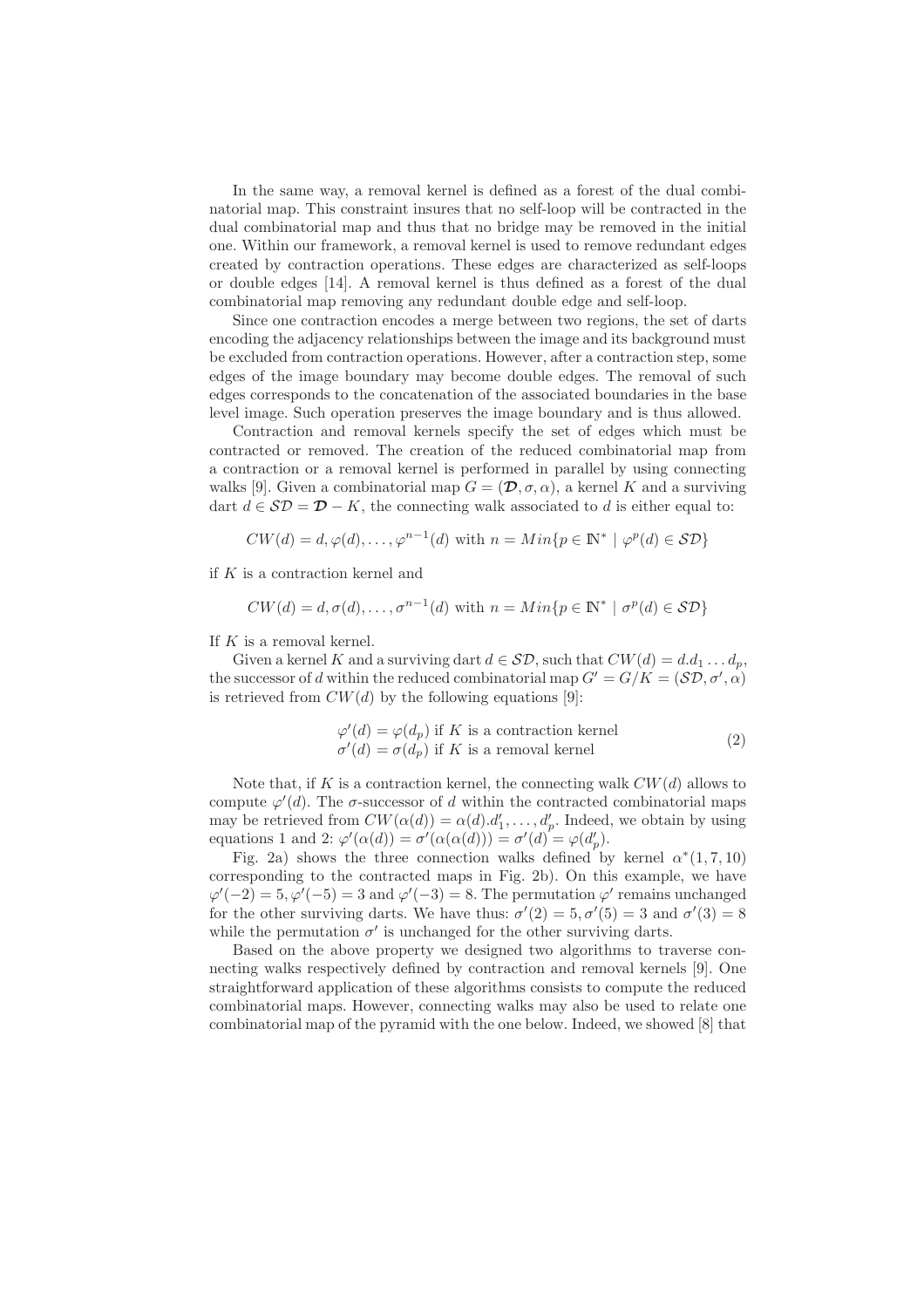each non surviving dart belongs to one and only one connecting walk. Therefore, the connecting walk  $CW(d)$  of each surviving dart d contains the dart d and all non surviving darts mapped to it. Such a sequence of darts corresponds to the reduction window associated to the surviving dart d.

#### 4 Receptive fields of darts

The notion of connecting walks introduced in Section 3 allows us to build one reduced combinatorial map from an initial one and a contraction or removal kernel. Therefore, given a sequence of kernels  $K_1, \ldots, K_n$  and an initial combinatorial map  $G_0 = (\mathcal{D}, \sigma, \alpha)$  defined from a planar sampling grid (e.g. the 4−neighborhood one) one can define the sequence of reduced combinatorial maps  $G_0, G_1, \ldots, G_n$  where  $G_i = G_{i-1}/K_i = (\mathcal{SD}_i, \sigma_i, \alpha)$  for each  $i \in \{1, \ldots, n\}.$ Note that according to the definition of surviving darts (Definition 1) we have  $\mathcal{SD}_i = \mathcal{SD}_{i-1} - K_i = \mathcal{D} - \cup_{j=1}^i K_j.$ 

Intuitively, one connecting walk  $CW_i(d)$  defines the set of darts that we have to traverse in the level below in order to connect d to  $\varphi_i(d)$  if  $K_i$  is a contraction kernel and  $d$  to  $\sigma_i(d)$  if  $K_i$  is a removal kernel (see equation 2). Let us consider the sequence of darts  $CDS_i(d)$  that we have to traverse in the base level graph  $G_0$  to connect d to  $\varphi_i(d)$  if  $K_i$  is a contraction kernel and d to  $\sigma_i(d)$  if  $K_i$  is a removal kernel. Such a sequence of darts is called a connecting dart sequence  $(CDS)$ . Moreover, using the construction scheme described below, we showed [8] that the first dart of  $CDS_i(d)$  is d. A connecting dart sequence  $CDS_i(d)$  without its first dart will be denoted  $CDS_i^*(d)$ .

To construct a  $CDS$ , let us first suppose that  $K_i$  is a contraction kernel. If  $K_{i+1}$  is a removal kernel we have to traverse the sequence of darts  $CW_{i+1}(d)$  $d.d_1, \ldots, d_p$  in  $G_i$  to connect d to  $\sigma_{i+1}(d)$ . Each dart of  $CW_{i+1}(d)$  is related to the following one by:

$$
d_1 = \sigma_i(d), \ \forall j \in \{1, ..., p-1\} \quad d_{j+1} = \sigma_i(d_j)
$$

Since  $K_i$  is a contraction kernel,  $CDS_i(d_j)$  connects  $d_j$  to  $\varphi_i(d_j)$  for any j in  $\{1,\ldots,p-1\}$ . However,  $CDS_i(\alpha(d_j))$  connects  $\alpha(d_j)$  to  $\varphi_i(\alpha(d_j)) = \sigma_i(\alpha \circ \varphi_i)$  $\alpha(d_j) = \sigma_i(d_j)$  (see equation 1). The connection between  $d_j$  and  $\sigma_i(d_j)$  is thus performed by  $d_j CDS_i^*(\alpha(d_j))$  and the connecting dart sequence of d at level  $i+1$  is equal to  $CDS_{i+1}(d) = d_1 \cdot CDS_i^*(\alpha(d_1)) \cdots d_p \cdot CDS_i^*(\alpha(d_p)).$ 

Fig. 2c) illustrates the connecting dart sequences defined by the applications of the contraction kernel  $K_1 = \alpha^*(1, 7, 10)$  followed by the removal kernel  $K_2 = \alpha^*(3)$ . Connecting walks defined by  $K_1$  are illustrated in Fig. 2a) while the contracted combinatorial map  $G_1 = G_0/K_1$  is represented in Fig. 2b) together with the connecting walks defined by  $K_2$ . According to Fig. 2b) we have to traverse the dart 3 in  $G_1$  to connect 5 to  $\sigma_2(5) = 8$ . Moreover, using Fig. 2a), the connection between 5 and 3 requires to traverse the dart −10 in  $G_0$  while the connection between 3 and 8 requires to traverse the darts  $-7$  and 1. The connecting dart sequence associated to 5 is thus equal to  $CDS_2(5)$  =  $5CDS<sub>1</sub><sup>*</sup>(-5)3.CDS<sub>1</sub><sup>*</sup>(-3) = 5. - 10.3. - 7.1 (Fig. 2c).$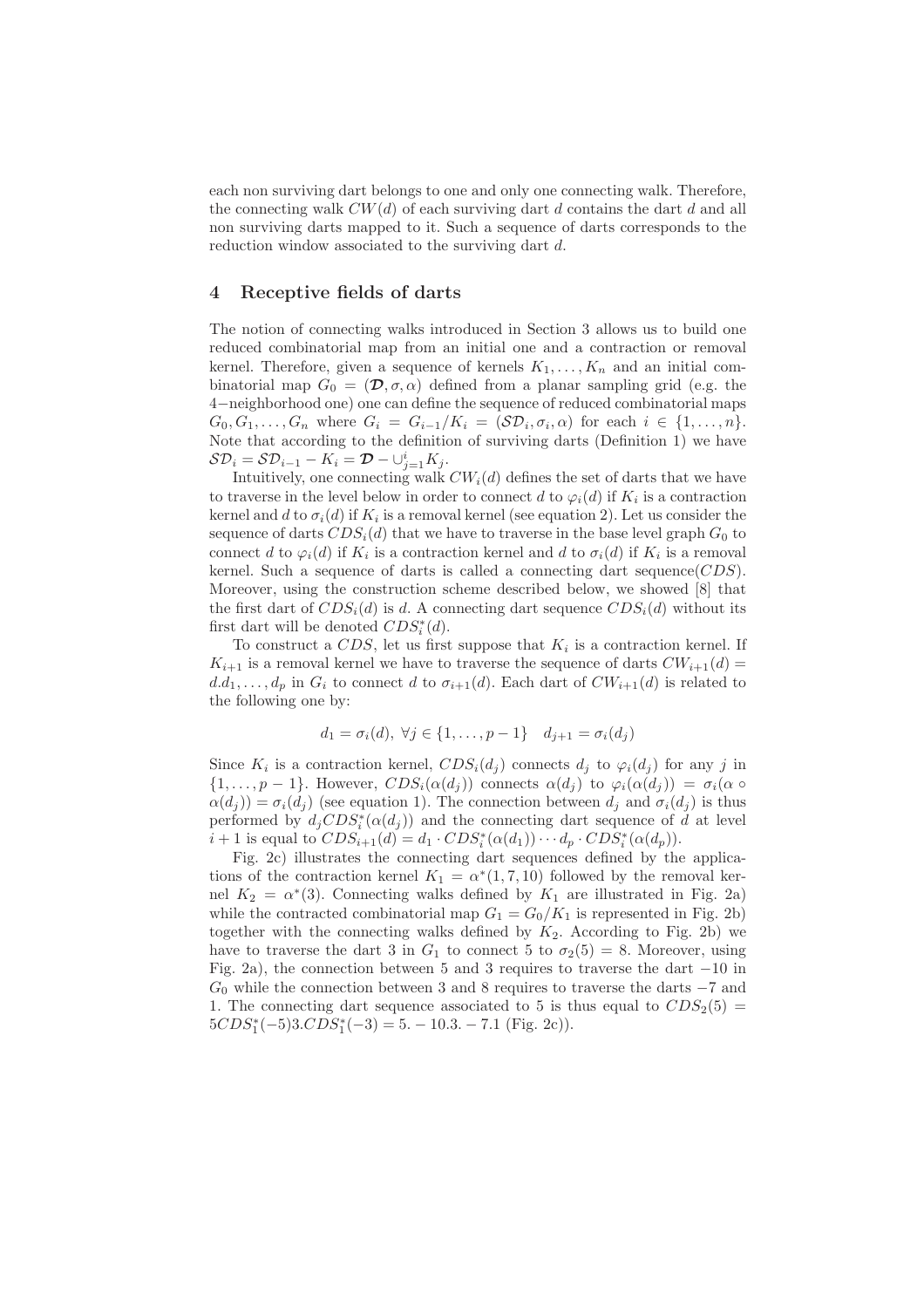Conversely, if both kernels  $K_i$  and  $K_{i+1}$  are contraction kernels, the connecting dart sequence of d at level  $i+1$  is equal to  $[8]: CDS_i(d). CDS_i(d_1)\cdots CDS_i(d_p)$ . The same construction scheme holds if  $K_i$  is a removal kernel. Both cases are resumed in the following definition:

**Definition 2.** Given a combinatorial map  $G_0 = (\mathcal{D}, \sigma, \alpha)$  and a sequence of contraction or removal kernels  $K_1, K_2, \ldots, K_n$ . The connecting dart sequences are defined by the following recursive construction:

$$
\forall d \in \mathcal{D} \quad CDS_0(d) = d
$$

For each level i in  $\{1, \ldots, n\}$  and for each dart d in  $\mathcal{SD}_i$ 

− If  $K_i$  and  $K_{i-1}$  have the same type:

$$
CDS_i(d) = CDS_{i-1}(d_1) \cdots CDS_{i-1}(d_p)
$$

− If  $K_i$  and  $K_{i-1}$  have different types:

$$
CDS_i(d) = d_1 \cdot CDS_{i-1}^*(\alpha(d_1)) \cdots d_p \cdot CDS_{i-1}^*(\alpha(d_p))
$$

Where  $(d_1 \ldots d_p)$  is equal to  $CW_i(d)$ . The kernels  $K_0 = \emptyset$  and  $K_1$  have the same type by convention.



Fig. 2. Receptive fields  $CDS_2$  are based on connecting walks  $CW_1$  and  $CW_2$ .

The set of connecting dart sequences defined at each level defines a partition of the initial set of darts  $\mathcal{D}$ . Moreover, each connecting dart sequence  $CDS_i(d)$ defined at level *i* by  $d \in \mathcal{SD}_i$  satisfies [8]  $CDS_i^*(d) \subset \bigcup_{j=1}^i K_i$ . Therefore, *d* is the only dart of  $CDS_i(d)$  surviving up to level i and  $CDS_i^*(d)$  encodes the set of non surviving darts mapped to it at level i. Connecting dart sequences encode thus the notion of receptive field within the combinatorial map framework.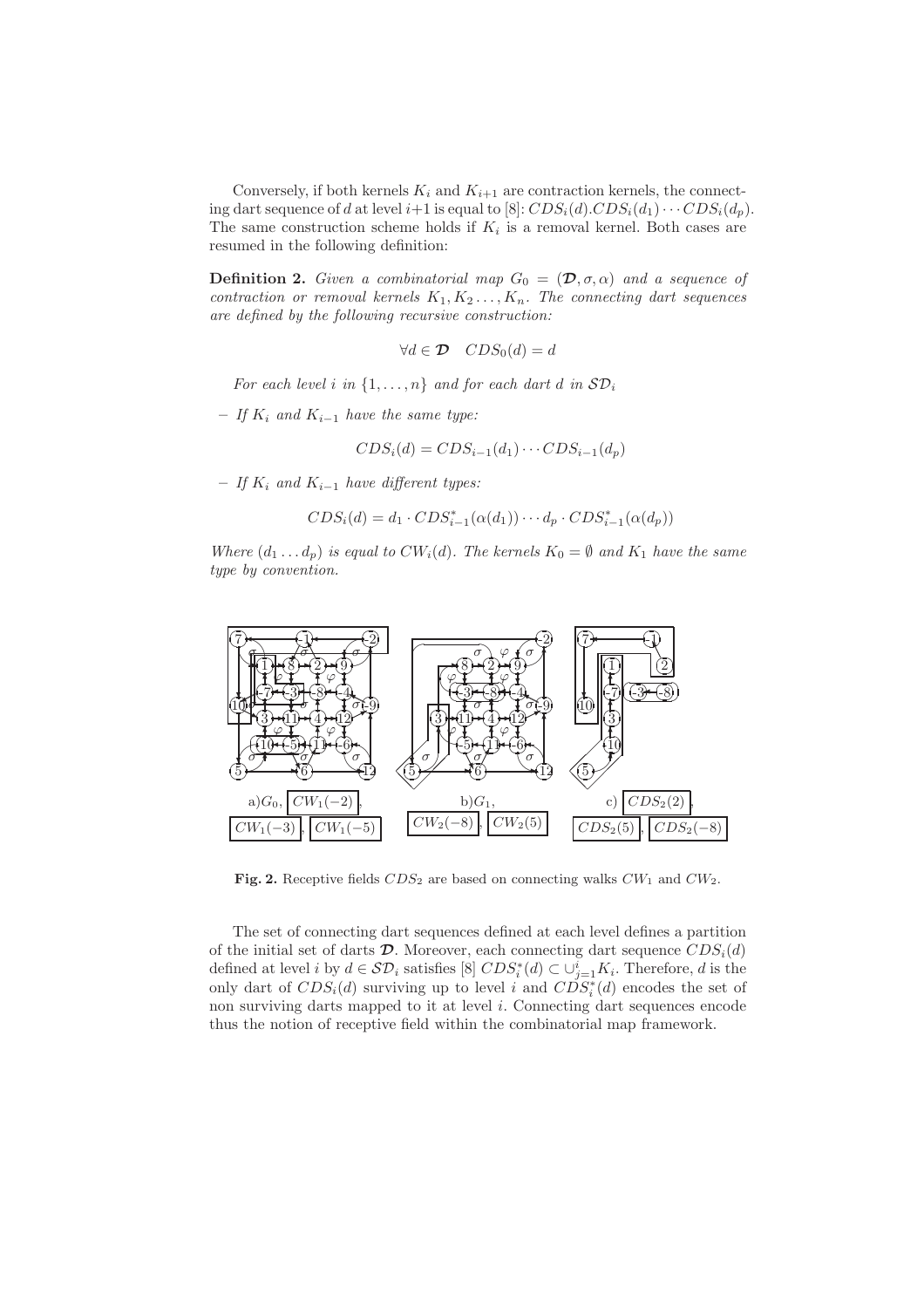Using Definition 2 connecting dart sequences must be computed at each level from the level below. However, such a construction scheme may induce useless calculus if one does not need to compute all connecting dart sequences defined from level 1 to level  $i$ . This recursive construction scheme may be avoided by using the following theorem [8]:

**Theorem 1** Given a combinatorial map  $G_0 = (\mathcal{D}, \sigma, \alpha)$ , a sequence of contraction kernels or removal kernels  $K_1, K_2, \ldots, K_n$ , the relation between the successive darts of a connecting dart sequence  $CDS_i(d) = (d.d_1, \ldots, d_{p-1}),$  with  $i \in \{1, \ldots, n\}$  and  $d \in \mathcal{SD}_i$  is as follows:

$$
d_1 = \begin{cases} \varphi(d) \text{ If } K_i \text{ is a contraction } kernel \\ \sigma(d) \text{ If } K_i \text{ is a removal } kernel \end{cases}
$$
  

$$
\forall j \in \{2, ..., p\} \ d_j = \begin{cases} \varphi(d_{j-1}) \text{ if } d_{j-1} \text{ has been contracted} \\ \sigma(d_{j-1}) \text{ if } d_{j-1} \text{ has been removed} \end{cases}
$$

Therefore, connecting dart sequences may be computed directly from the base level graph  $G_0$  given the type of the kernel  $K_i$  and the type of the reduction operation applied to each dart in  $\cup_{j=1}^{i} K_j$ . This last information may be stored in each dart during the construction of the pyramid by a function state from  $\cup_{j=1}^{i} K_j$  to {*Contracted, Removed*} such as state(d) is equal to either Contracted or Removed according to the type of the kernel applied to d before level i. Note that the storage of this function only adds on bit per dart.

Algorithm 1 uses the function state and the properties established by Theorem 1 to compute one connecting dart sequence at level  $i$  from the base level graph  $G_0$ . The complexity of this algorithm is linear in the length of the computed connecting dart sequence. Algorithms computing all connecting dart sequences defined at level  $i$  in parallel are described in  $[8]$ . The complexity of these algorithms is  $\mathcal{O}(\log(M_i))$  where  $M_i$  denotes the longest connecting dart sequence defined at level i.

Moreover, by construction connecting dart sequences encode the set of darts in  $G_0$  that we have to traverse to connect one surviving dart at level i with its  $\varphi_i$  or  $\sigma_i$  successor according to  $K_i$ . Indeed, given one dart  $d \in \mathcal{SD}_i$ , such that  $CDS_i(d) = d.d_1, \ldots, d_p$  we showed [8] that:

 $-$  If  $K_i$  is a contraction kernel:

$$
\varphi_i(d) = \begin{cases} \varphi(d_p) \text{ if } d_p \text{ has been contracted} \\ \sigma(d_p) \text{ if } d_p \text{ has been removed} \end{cases}
$$
 (3)

 $-$  If  $K_i$  is a removal kernel:

$$
\sigma_i(d) = \begin{cases} \varphi(d_p) \text{ if } d_p \text{ has been contracted} \\ \sigma(d_p) \text{ if } d_p \text{ has been removed} \end{cases} \tag{4}
$$

Note that equations 3 and 4 are similar to equations 2 defined for connecting walks. Given an encoding of the function *state* and the set of surviving darts  $\mathcal{SD}_i$ , equations 3 and 4 combined with Algorithm 1 allow us to retrieve the reduced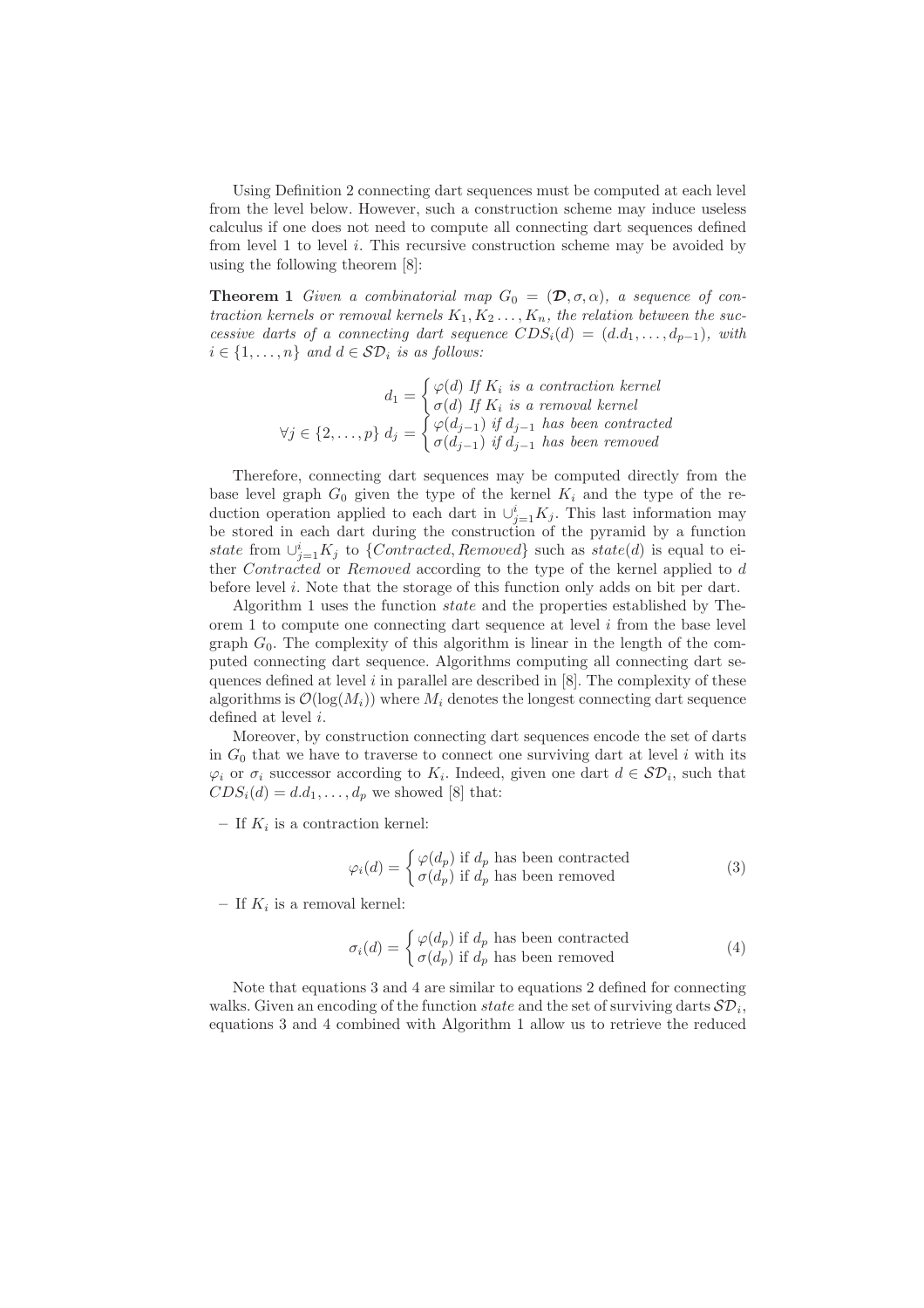```
cds compute_cds(map G_0, dart d, level i)
{
     cds CDS=d
     if (K_i is a contraction kernel)
          compute_cds_rec(G_0, \varphi(d), i,CDS);
     else
          compute_cds_rec(G_0,\sigma(d),i,CDS);
    return CDS
}
cds compute_cds_rec(map G_0, dart d', level i, cds CDS)
{
     if (d' \in \mathcal{SD}_i)return CDS;
    CDS=CDS.d'
     if (state(d') = Contracted)\texttt{compute\_cds\_rec}(G_0, \varphi(d'), \texttt{i}, \texttt{CDS});
    else
          compute_cds_rec(G_0, \sigma(d'),i,CDS);
    return CDS
}
```
Algorithm 1: Computation of the connecting dart sequence of a dart d at level  $i$ .

combinatorial map  $G_i$  without computing  $G_1, \ldots, G_{i-1}$ . This last property may be useful for the analysis of hierarchies where the first levels of the pyramid often corresponds to low level operations.

# 5 Conclusion

The presented concept of connecting dart sequences uses the principle of receptive fields for the first time within the combinatorial pyramid framework. The darts of a combinatorial map refine the pixel subdivision of a digital image. Hence receptive fields based on darts can distinguish more configurations. Moreover, using the order defined on such sequences we showed that any reduced combinatorial map may be retrieved directely from the base level.

Higher level concepts are typically associated with higher level structural entities like a dart or a vertex at a high pyramid level. Using the receptive field of these structural entities properties and parameters of the corresponding high level concepts may be computed, maybe through complicated calculations, maybe using the hierarchical decomposition, from the gray values, the colors or the coordinates of the discrete (pixel) measurements. In the future we plan to study the interactions between the highly flexible contraction scheme of combinatorial pyramids and the efficiency of computing high level descriptions